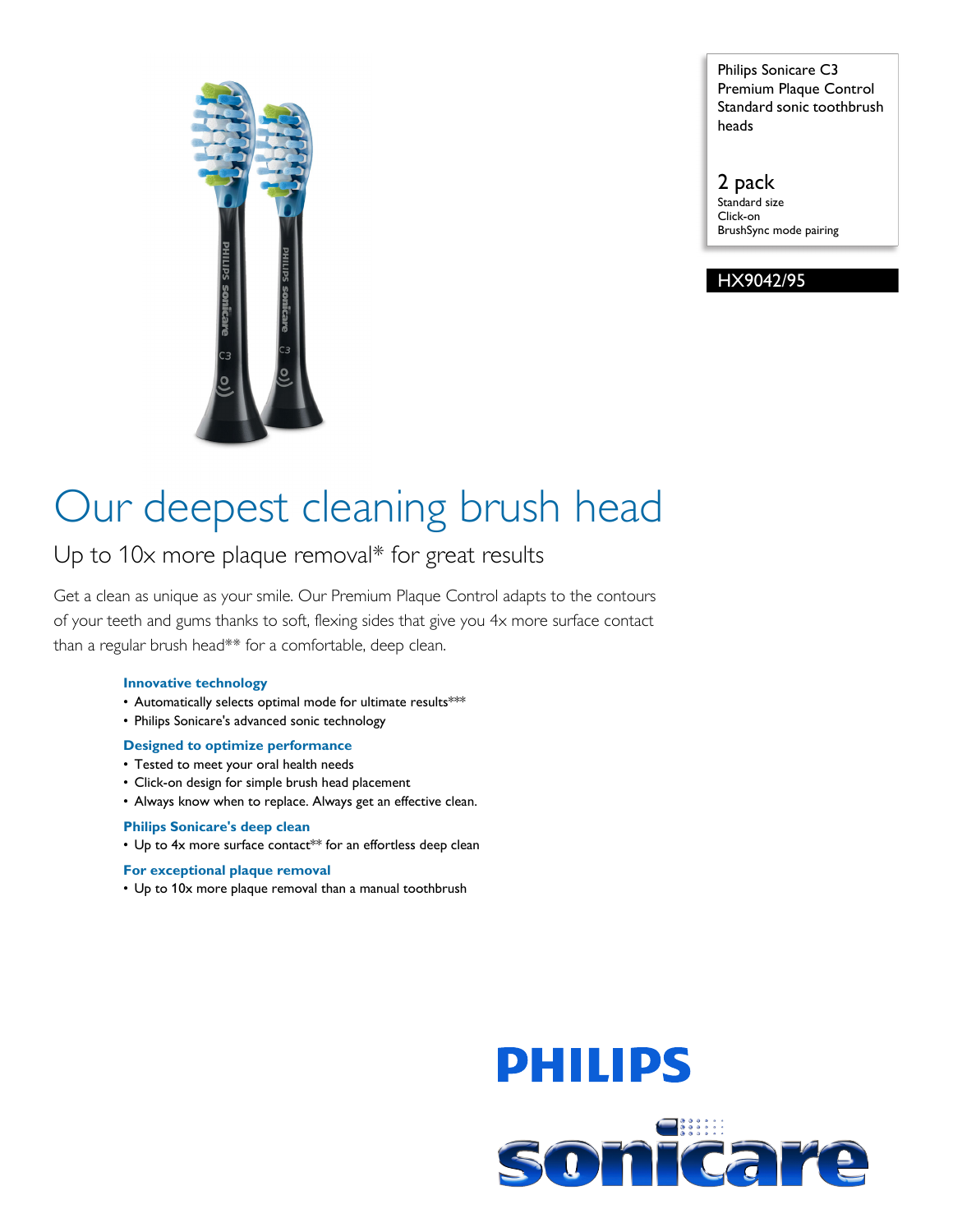## **Highlights**

#### **Say goodbye to plaque**



And thanks to its flexible design, it removes up to 10x more plaque from hard-to-reach areas\* for a truly deep clean along the gum line and between teeth.

#### **Adaptive cleaning technology**



You get a personalized clean every time you brush with our adaptive cleaning technology. Soft rubber sides flex to let C3 Premium Plaque Control adapt to the shape of your teeth and gums, absorbing any excess brushing pressure and enhancing our sonic cleaning power. Bristles can then adjust to the shape of your teeth and gums so you get up to 4x more surface contact than a regular brush head\*\* for deeper cleaning in hard-to-reach areas.

#### **BrushSync™ mode-pairing**



You'll always get the best possible clean with our BrushSync™ mode-pairing feature\*. The Philips Sonicare C3 Premium Plaque Control brush head syncs with your BrushSync™ enabled Philips Sonicare toothbrush handle\*\*\*\*, selecting the optimal brushing mode and intensity level for exceptional cleaning. All you need to do is start brushing.

#### **Philips Sonicare technology**



Philips Sonicare's advanced sonic technology pulses water between teeth, and its brush strokes break up plaque and sweep it away for an exceptional daily clean.

#### **Brush head replacement cues**



Brush heads become less effective after 3 months of use, but with BrushSync™ you'll be

reminded before this happens. Your smart toothbrush will track how often and how hard you brush, and will notify you when it's time for a replacement. Don't have a smart Philips Sonicare toothbrush? Just monitor your blue replacement bristles, and when they turn white you'll know it's time for a fresh brush head.

#### **Easy to click-on**



Your C3 Premium Plaque Control brush head fits perfectly with any Philips Sonicare toothbrush handle, except Philips One and Essence. Simply click on and off for easy replacement and cleaning.

#### **Brushing with peace of mind**



All Philips Sonicare brush heads are safe and gentle on teeth and gums. During tests, each brush head is put through its paces to ensure durability and an exceptional performance every time you brush.